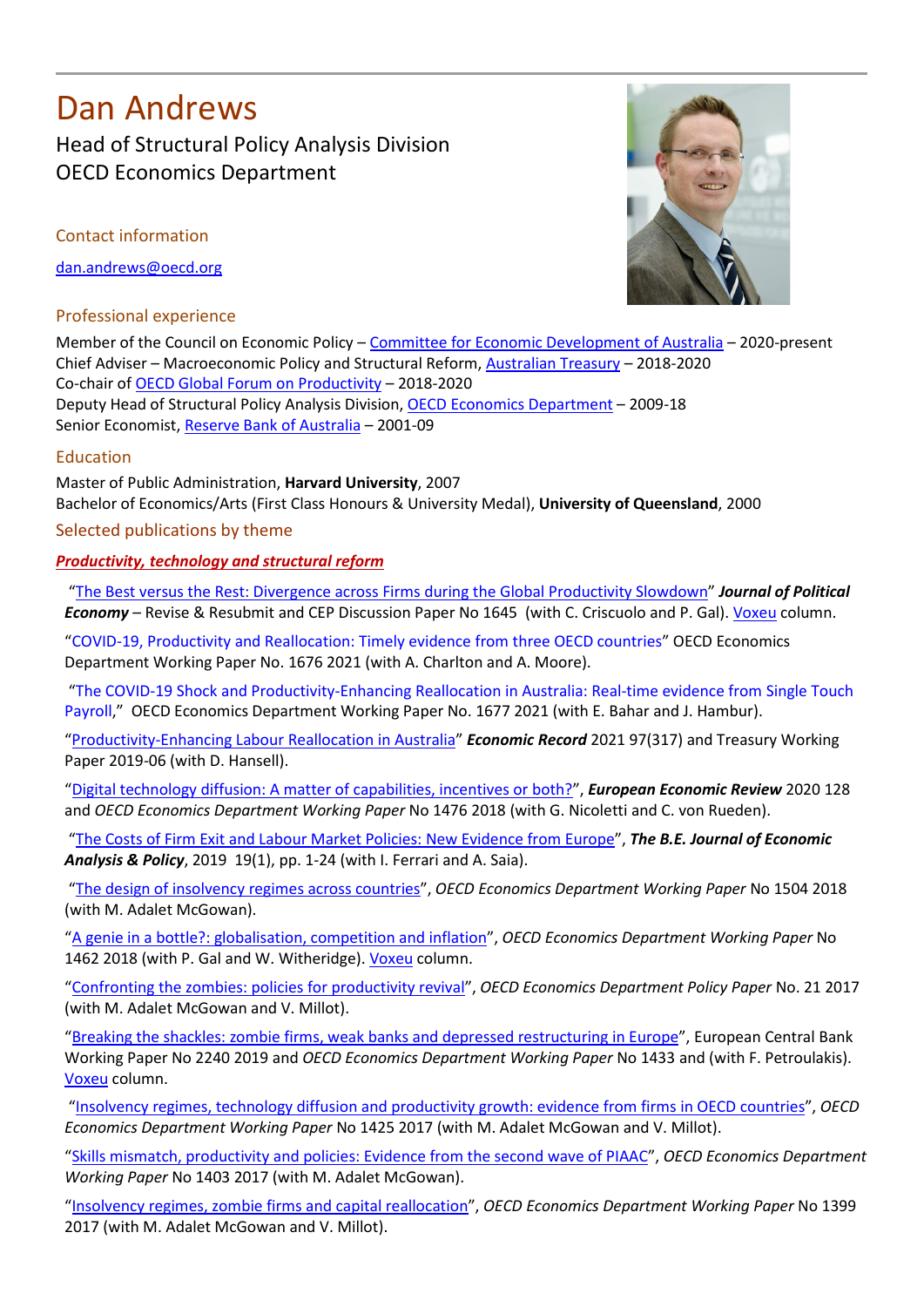["Fostering innovative business investment in Spain"](http://www.oecd-ilibrary.org/economics/fostering-innovative-business-investment-in-spain_f957c2cc-en), OECD Economics Department Working Papers No 1387 2017 (with D. Haugh, M. Adalet McGowan, A. Caldera Sánchez, G. Fulop P. Garcia Perea).

["Labour market mismatch and labour productivity: Evidence from PIAAC data"](http://www.emeraldinsight.com/doi/full/10.1108/S0147-912120170000045006), *Research in Labor Economics* 2017 Vol 45, pp. 199-241. Revised version of *OECD Economics Department Working Paper,* [No. 1209,](http://www.oecd-ilibrary.org/economics/labour-market-mismatch-and-labour-productivity_5js1pzx1r2kb-en) 2015 (with M. Adalet McGowan).

["The Walking Dead? Zombie Firms and Productivity Performance in OECD Countries"](https://academic.oup.com/economicpolicy/article/33/96/685/5085309?login=true), *Economic Policy*, 2018 33(96), (with M. Adalet McGowan and V. Millot). Revised version of *OECD Economics Department Working Paper*  No 1372 2017.

["Rebalancing Turkey's growth by improving resource allocation and productivity in manufacturing"](http://www.oecd.org/eco/Rebalancing-Turkey-s-growth-by-improving-resource-allocation-and-productivity-in-manufacturing.pdf), *OECD Economics Department Working Paper* No 1367, 2017 (with A. Atabek and R. Gönenç).

"The Best versus the Rest: The Global Productivity Slowdown, Divergence Across Firms And the Role of Public Policy", *OECD Productivity Working Papers* No. 5*,* 2016 (with C. Criscuolo and P. Gal).

["Coping with Creative Destruction: Reducing the Costs of Firm Exit"](http://www.oecd.org/eco/Coping-with-creative-destruction-reducing-the-costs-of-firm-exit.pdf), *OECD Economics Department Working Paper*, No 1353, 2016 (with A. Saia).

"The global productivity slowdown, technology [divergence and public policy: a firm level perspective"](https://www.brookings.edu/wp-content/uploads/2016/09/wp24_andrews-et-al_final.pdf) Brookings Institution Hutchins Center Working Paper No. 24 2016 (with C. Criscuolo and P. Gal).

["Insolvency regimes and productivity growth: a framework for analysis](http://www.oecd.org/eco/insolvency-regimes-and-productivity-growth-a-framework-for-analysis.pdf) ", *OECD Economics Department Working*  Paper, No. 1309, 2016 (with M. Adalet McGowan).

"Productivity and competitiveness in CESEE countries: a look at the key structural drivers" in M. Belka et al (eds) *[Boosting European Competitiveness: The Role of CESEE Countries](http://www.e-elgar.com/shop/boosting-european-competitiveness)* Edward Elgar: Northampton, MA 2016 (with A. De Serres).

"Discussion of the French and British Conundrums" in P. Askenazy et al (eds) *[Productivity Puzzles Across Europe](https://global.oup.com/academic/product/productivity-puzzles-across-europe-9780198786160?cc=fr&lang=en&)* Oxford University Press, 2016.

["The Future of Productivity: Improving the Diffusion of Technology and Knowledge"](https://papers.ssrn.com/sol3/papers.cfm?abstract_id=2845360), *Digiworld Economic Journal*, no. 100, 4th quarter 2015 (C. Criscuolo and D. Pilat).

*[The Future of Productivity](http://www.oecd.org/eco/growth/OECD-2015-The-future-of-productivity-book.pdf)* (with M. Adalet McGowan, C. Criscuolo, G. Nicoletti), OECD, Paris. Short [policy note](http://www.oecd.org/eco/growth/The-future-of-productivity-policy-note-July-2015.pdf) version.

["Frontier firms, technology diffusion and public policy: micro evidence from OECD countries"](http://www.oecd.org/eco/growth/Frontier-Firms-Technology-Diffusion-and-Public-Policy-Micro-Evidence-from-OECD-Countries.pdf), *OECD Productivity Working Papers* No. 2*,* 2015 (with C. Criscuolo and P. Gal).

["Productivity spillovers from the global frontier and public policy: industry level evidence"](http://www.oecd.org/eco/growth/Productivity-Spillovers-from-the-Global-Frontier-and-Public-Policy-Industry-Level-%20Evidence.pdf), *OECD Economics Department Working Paper,* No. 1238, 2015 (with A. Saia and S. Albrizio).

["Skill mismatch and public policy in OECD countries"](http://www.oecd-ilibrary.org/economics/skill-mismatch-and-public-policy-in-oecd-countries_5js1pzw9lnwk-en), *OECD Economics Department Working Paper,* No. 1210, 2015 (with M. Adalet McGowan).

["Misallocation, Big Time: Why \(and How\) Structural Reform Can Revive Productivity Growth in Europe"](http://www.intereconomics.eu/archive/year/2015/5/structural-reforms-in-the-eu-policy-prescriptions-to-boost-productivity/) , *Intereconomics: Review of European Economic Policy* 50(5), pp. 266-273.

["Firm Dynamics and Public Policy: Evidence from OECD Countries"](http://www.rba.gov.au/publications/confs/2015/pdf/andrews-criscuolo-gal-menon.pdf), in *[Small Business Conditions and Finance](http://www.rba.gov.au/publications/confs/2015/index.html)* , Proceedings of a Conference, Reserve Bank of Australia, Sydney, 19-20 March 2015 (with C. Criscuolo, P. Gal and C. Menon).

["Managerial capital and business R&D as enablers of productivity convergence"](http://www.oecd-ilibrary.org/economics/managerial-capital-and-business-r-d-as-enablers-of-productivity-convergence_5jxx3d441knr-en), *OECD Economics Department Working Paper,* No. 1137, 2014 (with B. Westmore).

["Do resources flow to patenting firms? Cross-country evidence from firm level data"](http://www.oecd-ilibrary.org/economics/do-resources-flow-to-patenting-firms_5jz2lpmk0gs6-en), *OECD Economics Department Working Paper,* No. 1127, 2014 (with C. Criscuolo and C. Menon).

["Public policy and resource allocation: evidence from firms in OECD countries"](http://onlinelibrary.wiley.com/doi/10.1111/1468-0327.12028/abstract), *Economic Policy*, 29(78), 2014, pp. 253-296 (with F. Cingano). Revised version of *OECD Economics Department Working Paper,* [No. 996,](http://www.oecd-ilibrary.org/economics/public-policy-and-resource-allocation_5k9158wpf727-en) 2012.

"Entrepreneurship and business dynamics in the Netherlands – enabling experimentation", in *[Entrepreneurship in](http://www.entrepreneurship-sme.eu/pdf-ez/A201417.pdf)  [the Netherlands: The Top Sectors,](http://www.entrepreneurship-sme.eu/pdf-ez/A201417.pdf)* 2014 (with C. Criscuolo, P. Gal, C. Menon and D. Pilat).

["Raising the Returns to Innovation: Structural Policies for a Knowledge-Based Economy"](http://www.oecd.org/eco/growth/KBC%20Policy%20note.pdf), OECD Economics Department Policy Note, No. 17, 2013 (with C. Criscuolo).